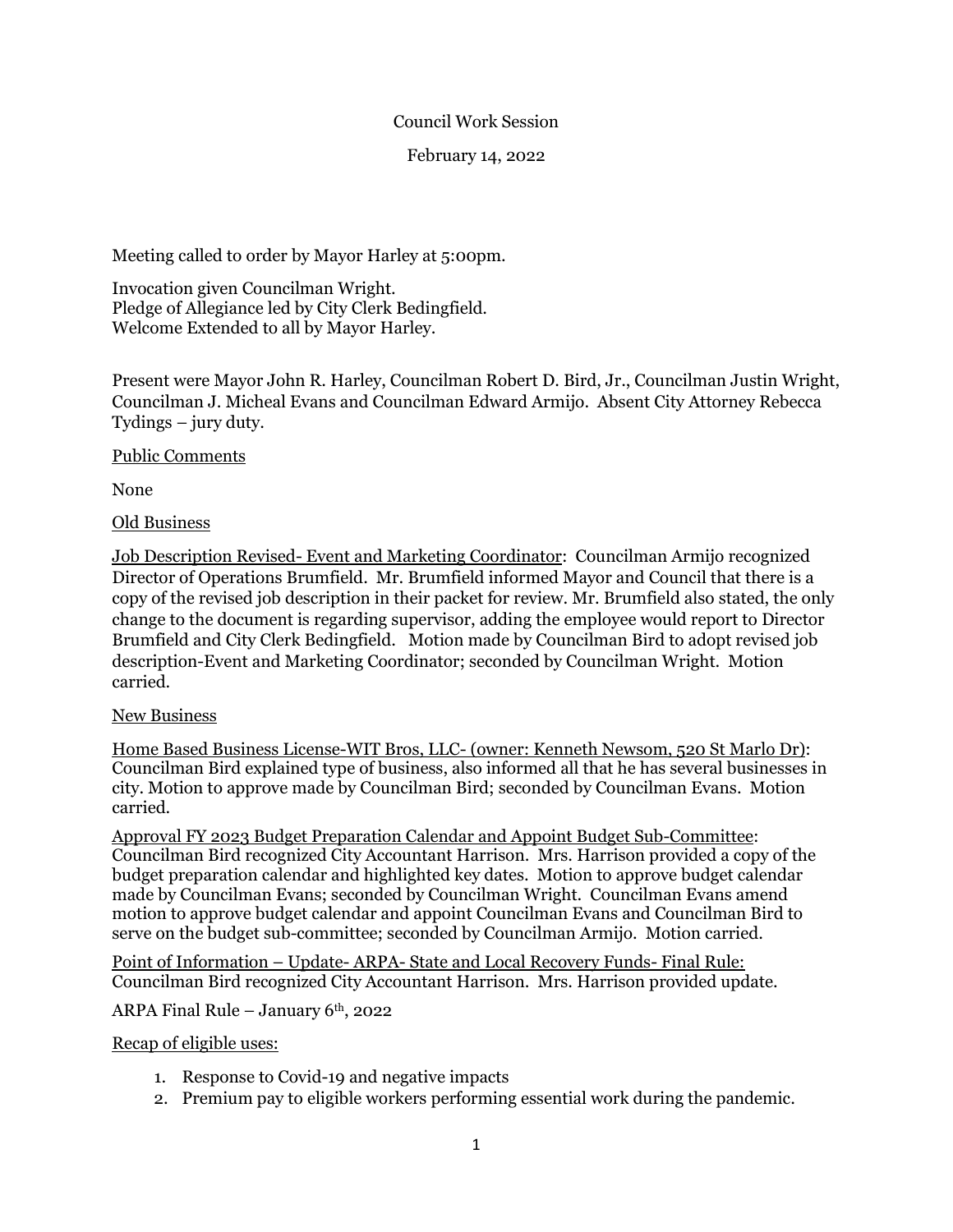- 3. Provision of Government Services due to Loss of Revenue (New Option under the Final Rule)
- 4. Water & Sewer Infrastructure and Broadband Infrastructure

Provision of Government Services – Loss Revenue – Under the Final Ruling from the treasury there are now two options to calculate loss revenue for the project "Provision of Government Services due to loss Revenue"

First, and as in the interim rule, City would compare actual revenues to base year to calculate revenue loss for each year (2020 to 2023) based on growth adjustment of 5.2% (interim rule used growth rate of 4.01%)

Second is new option to elect to use the "Standard Allowance "instead of calculate actual revenue loss for each year. This gives the option to elect to say that the full amount of ARPA funds (up to 10 million) is to be treated as the project "Provision of Government Services due to Loss of Revenues"

Under this election M&C would approve the full amount of the ARPA- Local recovery funds of \$2,944,172 to be used for the eligible project "Provision of Government Services due to loss revenue" This is a blanket election for the full amount of ARPA Funds, however M&C will still have to approve within the budget what government services these funds would be spent on of which would be reported to treasury in the annual April 30<sup>th</sup> reports each year through 2024.

Not asking for a vote today, just wanted to provide an update with change.

No motion or action taken.

Resolution- Adopt Houston County Joint Comprehensive Plan Update: Mayor Harley read resolution. Joe Black, Project has been underway for some time, state has reviewed plan, no changes, happy with end product. Motion to adopt resolution made by Councilman Armijo; seconded by Councilman Wright. Motion carried. See Resolution 2022-3.

Comments from Council

Post 1 Councilman Bird, no comment.

Post 2 Councilman Wright, no comment.

Post 3 Councilman Evans, no comment.

Post 4 Councilman Armijo, no comment.

Executive Session-Personnel Matters: Mayor Harley entertained motion. Motion made by Councilman Wright to enter into executive session at 5:19pm; seconded by Councilman Armijo.

Mayor and Council reconvened at 5:36pm.

Affidavit & Resolution: Motion made by Councilman Wright to adopt resolution; seconded by Councilman Armijo. Motion carried. Affidavit executed by Mayor Harley and notarized by City Clerk Bedingfield. Affidavit and Resolution attached and made part of official minutes.

Economic Development Director Position: Councilman Armijo made motion to appoint Shannon Bryant as Economic Development Director, annual salary of \$50,000, effective March